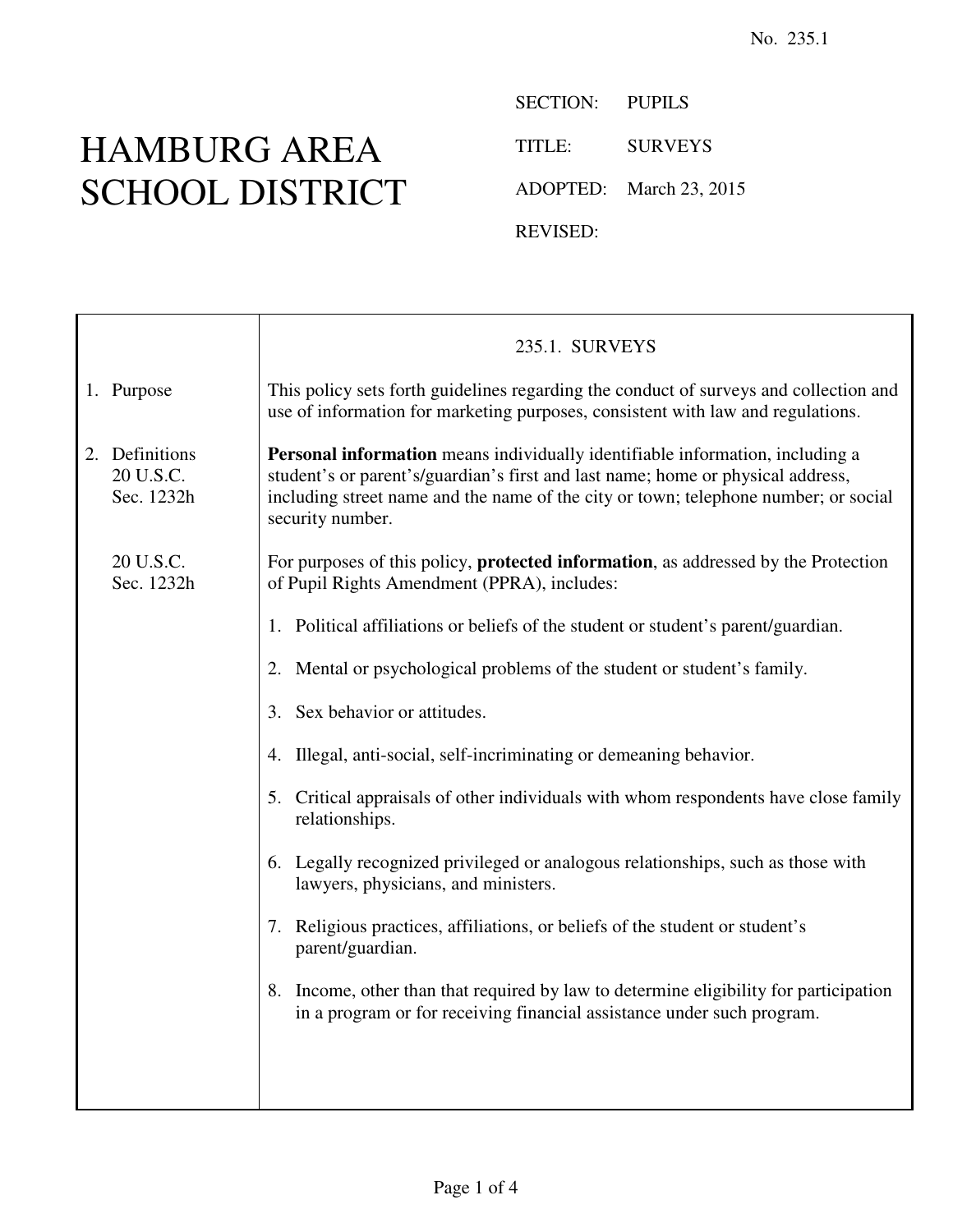| 3. Authority                                      | Surveys conducted by outside agencies, organizations and individuals shall be<br>approved by the Board, based on the Superintendent's recommendation, prior to<br>administration to students.                                                                                                                                                                                             |
|---------------------------------------------------|-------------------------------------------------------------------------------------------------------------------------------------------------------------------------------------------------------------------------------------------------------------------------------------------------------------------------------------------------------------------------------------------|
| 4. Guidelines<br>Title 22<br>Sec. 12.41           | All surveys and instruments used to collect information from students shall relate to<br>the district's educational objectives.                                                                                                                                                                                                                                                           |
|                                                   | <b>U.S. Department Of Education Funded Surveys</b>                                                                                                                                                                                                                                                                                                                                        |
| 20 U.S.C.<br>Sec. 1232h                           | No student shall be required, as part of any program funded in whole or in part by<br>the U.S. Department of Education, to submit to a survey, analysis or evaluation that<br>reveals protected information without written parental consent for students under<br>eighteen (18) years of age or written consent of emancipated students or those over<br>eighteen (18) years of age.     |
| 20 U.S.C.<br>Sec. 1232h<br>Pol. 105.1             | All instructional materials, including teachers' manuals, films, tapes or other<br>supplementary material, that will be used in connection with any survey, analysis or<br>evaluation as part of any program funded in whole or in part by the U.S. Department<br>of Education, shall be made available for inspection by the parent(s)/guardian(s) of<br>the student.                    |
|                                                   | <b>Surveys Funded By Other Sources</b>                                                                                                                                                                                                                                                                                                                                                    |
| Title 22<br>Sec. 12.41<br>20 U.S.C.<br>Sec. 1232h | Parents/Guardians shall be informed of the nature and scope of individual surveys<br>and their relationship to the educational program of their child and the<br>parent's/guardian's right to inspect, upon request, a survey created by a third party<br>prior to administration or distribution to a student. Such requests shall be in writing<br>and submitted to the Superintendent. |
| Title 22<br>Sec. 4.4, 12.41<br>20 U.S.C.          | Parents/Guardians shall be informed of their right to have their child excluded from<br>any research studies or surveys conducted by entities other than a school entity<br>without prior written consent.                                                                                                                                                                                |
| Sec. 1232h                                        | Collection Of Information For Marketing, Sales Or Other Distribution Purposes                                                                                                                                                                                                                                                                                                             |
| 20 U.S.C.<br>Sec. 1232h                           | The district shall notify parents/guardians of any activities involving the collection,<br>disclosure or use of personal information collected from students for the purpose of<br>marketing or selling, or otherwise providing the information to others for that<br>purpose.                                                                                                            |
|                                                   |                                                                                                                                                                                                                                                                                                                                                                                           |
|                                                   |                                                                                                                                                                                                                                                                                                                                                                                           |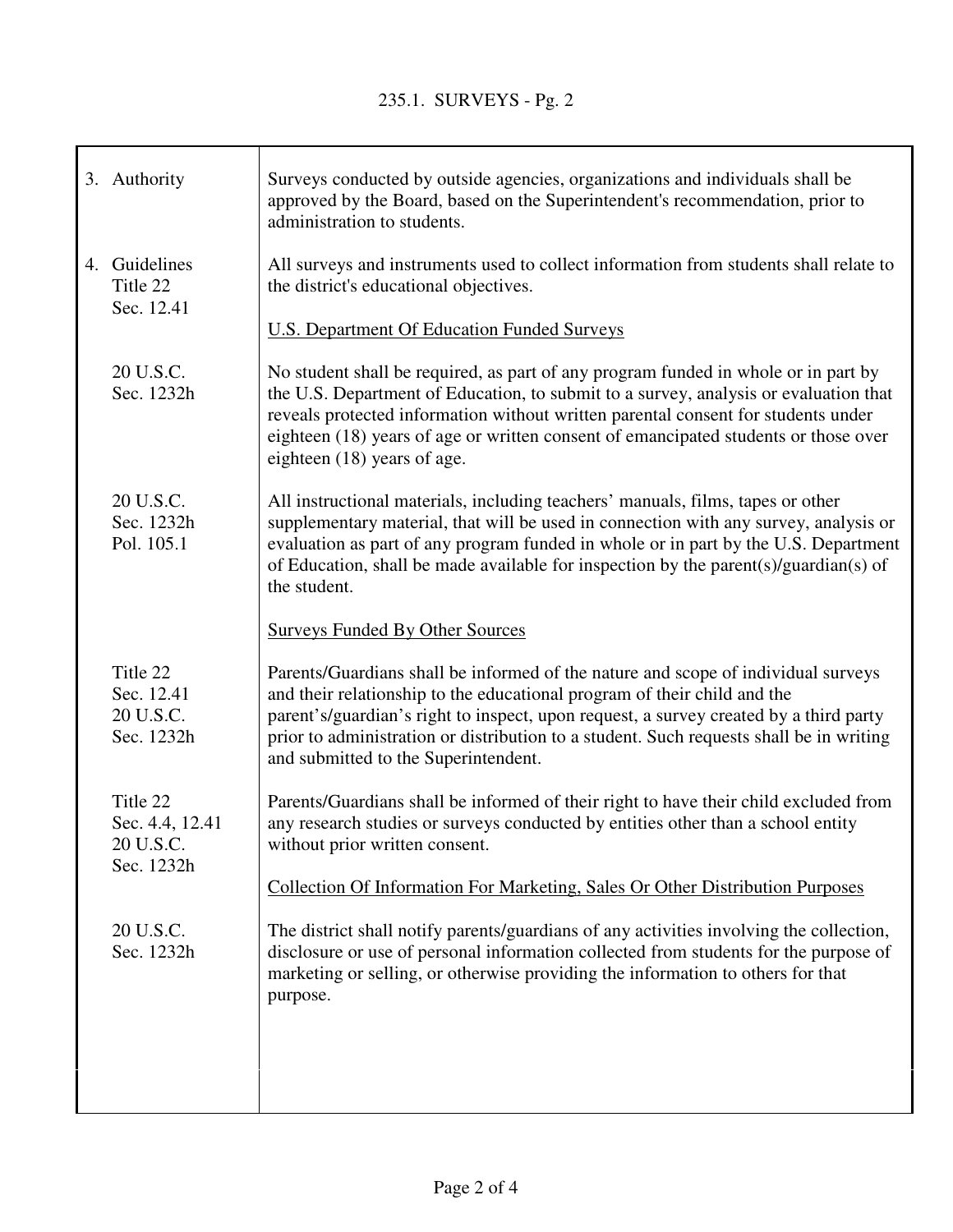Τ

| 20 U.S.C.<br>Sec. 1232h                                | The parent/guardian has the right to inspect the instrument used in collection of<br>personal information for the purpose of marketing or selling that information and opt<br>the student out of participating in any activity that results in the collection,<br>disclosure or use of personal information for purposes of marketing or selling that<br>information.                                                                                                                                                                        |
|--------------------------------------------------------|----------------------------------------------------------------------------------------------------------------------------------------------------------------------------------------------------------------------------------------------------------------------------------------------------------------------------------------------------------------------------------------------------------------------------------------------------------------------------------------------------------------------------------------------|
| 20 U.S.C.<br>Sec. 1232h                                | This provision does not apply to the collection, disclosure or use of personal<br>information collected from students for the exclusive purpose of developing,<br>evaluating or providing educational products or services for, or to, students or<br>educational institutions, such as the following: recruiters, book clubs, curriculum and<br>instructional materials used by schools, sale by students of products or services to<br>raise funds for school-related or education-related activities, or student recognition<br>programs. |
|                                                        | Privacy                                                                                                                                                                                                                                                                                                                                                                                                                                                                                                                                      |
| 20 U.S.C.<br>Sec. 1232h                                | The district shall implement procedures to protect student identity and privacy when<br>a survey containing one or more of the items listed under protected information is<br>administered or distributed to a student and in the event of the collection, disclosure<br>or use of personal information for marketing, sales or other distribution purposes.                                                                                                                                                                                 |
|                                                        | <b>Student And Parent/Guardian Rights</b>                                                                                                                                                                                                                                                                                                                                                                                                                                                                                                    |
| Title 22<br>Sec. 4.4, 12.41<br>20 U.S.C.<br>Sec. 1232h | Under federal law, the rights provided to parents/guardians under this policy transfer<br>to the student when the student turns eighteen (18) years old or is an emancipated<br>minor. These rights do not transfer under state law; therefore, parents/guardians<br>retain their rights to receive notice and to inspect.                                                                                                                                                                                                                   |
| 5. Delegation of                                       | The Superintendent or designee shall notify parents/guardians and students of:                                                                                                                                                                                                                                                                                                                                                                                                                                                               |
| Responsibility<br>20 U.S.C.<br>Sec. 1232h              | 1. This policy and its availability.                                                                                                                                                                                                                                                                                                                                                                                                                                                                                                         |
|                                                        | The specific or approximate dates during the school year when activities<br>described above are scheduled, or expected to be scheduled.                                                                                                                                                                                                                                                                                                                                                                                                      |
|                                                        | How to opt their child out of participation in activities as provided in this policy.<br>3.                                                                                                                                                                                                                                                                                                                                                                                                                                                  |
|                                                        | 4. How to request access to any survey or other material described in this policy.                                                                                                                                                                                                                                                                                                                                                                                                                                                           |
|                                                        | This notification shall be given at least annually, at the beginning of each school<br>year, and within a reasonable time after any substantive changes regarding the<br>contents of this policy.                                                                                                                                                                                                                                                                                                                                            |
|                                                        |                                                                                                                                                                                                                                                                                                                                                                                                                                                                                                                                              |